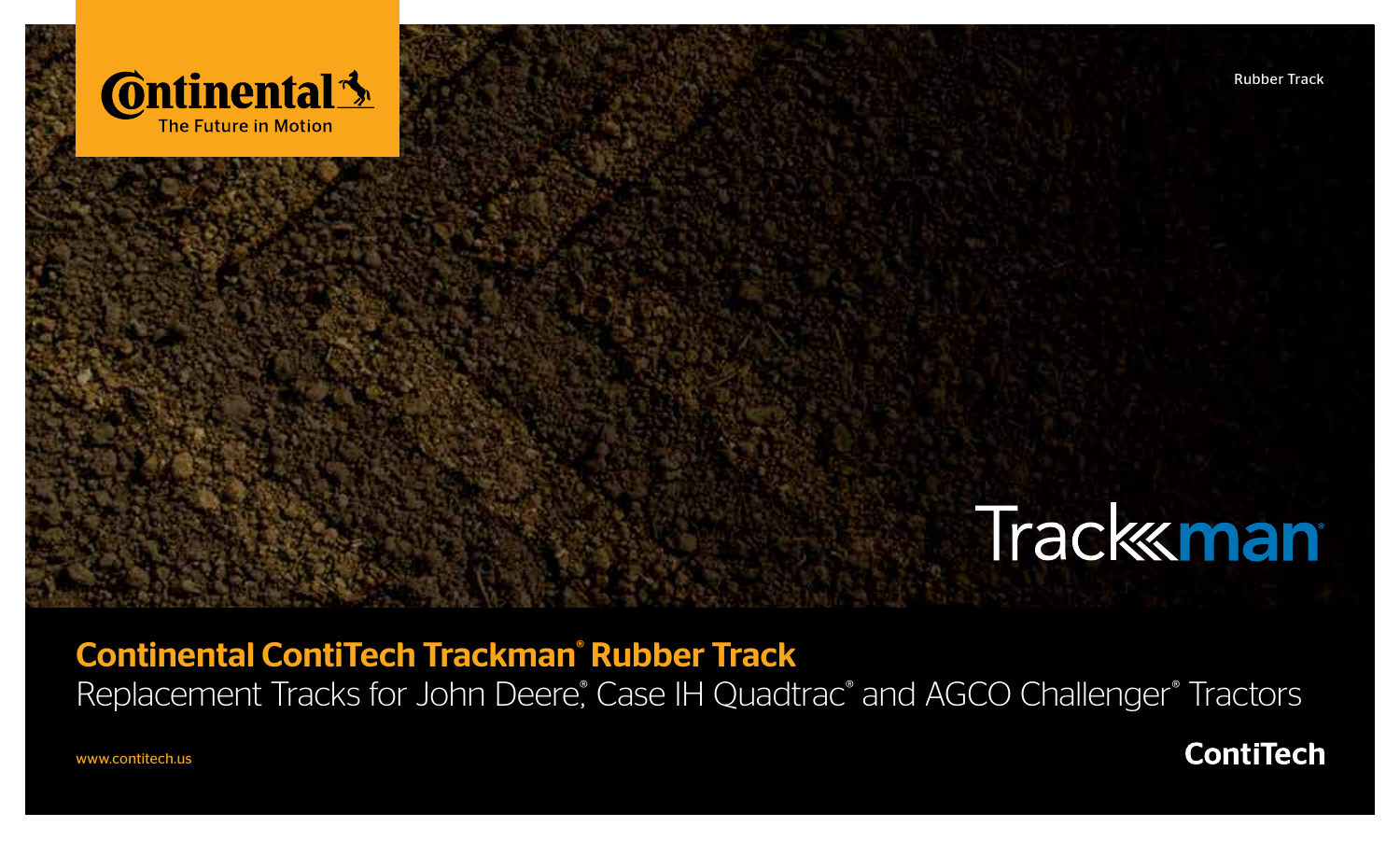## We Put it Through the Paces Before it is Put on the Ground

When you choose Continental ContiTech Trackman® Rubber Track, rest assured that the track meets application requirements. To prove their reliability and durability, they undergo extensive, state-of-the-art FEA, field and lab testing. That is why so many customers trust Trackman® Rubber Tracks to keep them moving, in the field and beyond.

To further ensure that our tracks consistently meet your expectations, they are produced in facilities recognized for their quality and certification standards. All of our production facilities are ISO 9001 approved and have ISO 14001 Environmental Management Systems certifications.



Non-Linear Finite Element Analysis (FEA)

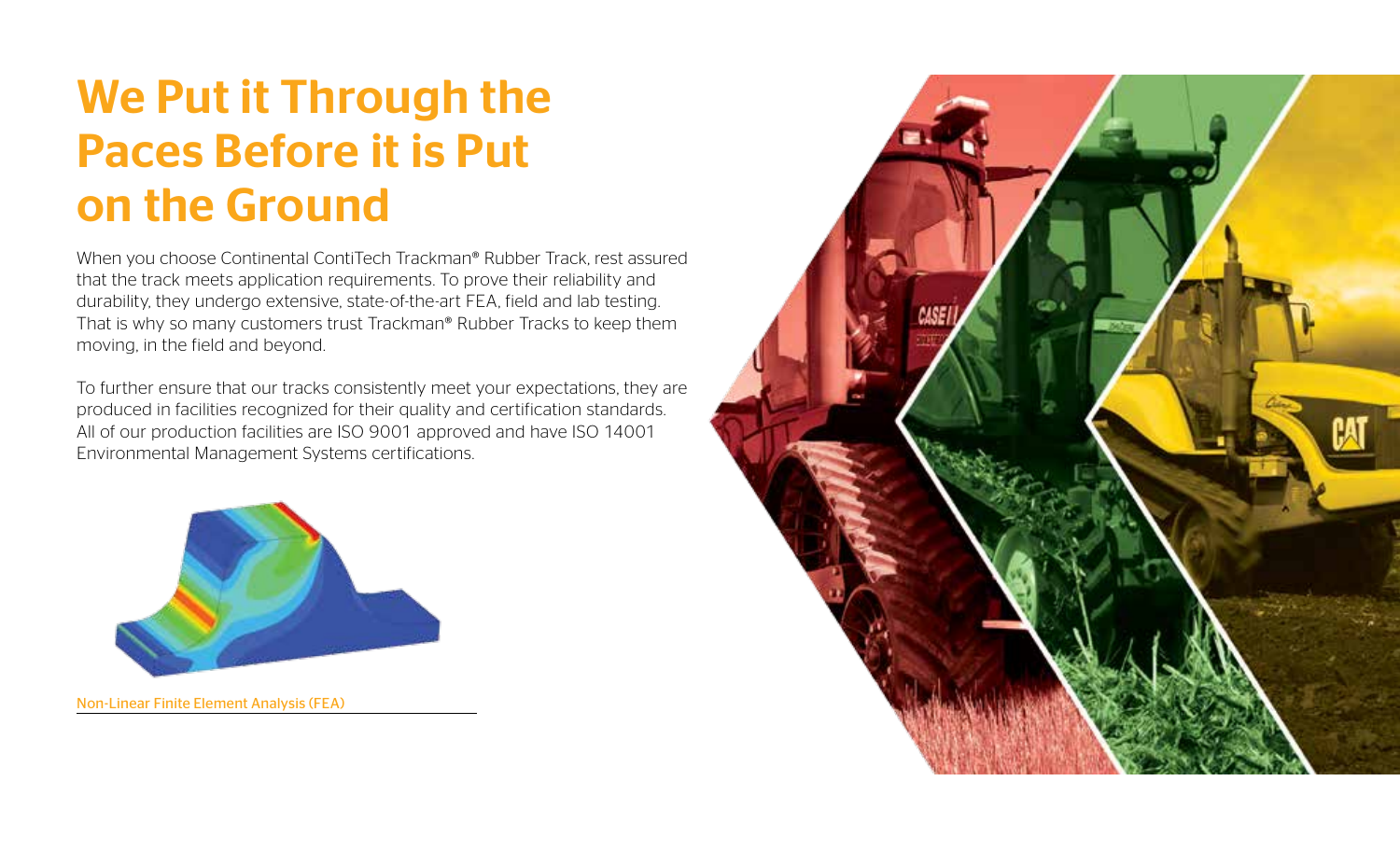### The Trusted Source for the Toughest Track Trackman® Rubber Track products by Continental ContiTech

Fully molded tread lugs allow for long-lasting performance Patented wire-ply design delivers improved tracking

This replacement track lineup provides a complete agricultural track offering that focuses on a low cost per hour of operation.

No matter where your brand loyalties lie, Trackman has it covered. If you are driving a select John Deere® Case IH Quadtrac® or AGCO Challenger® tractor, there is a replacement track that meets the application and challenges. That is how we are tracking with you.

Reinforced with helically wound steel cable to prevent stretching

Patented galvanized cable provides improved corrosion resistance on select items

**Track koman** Rubber Track Construction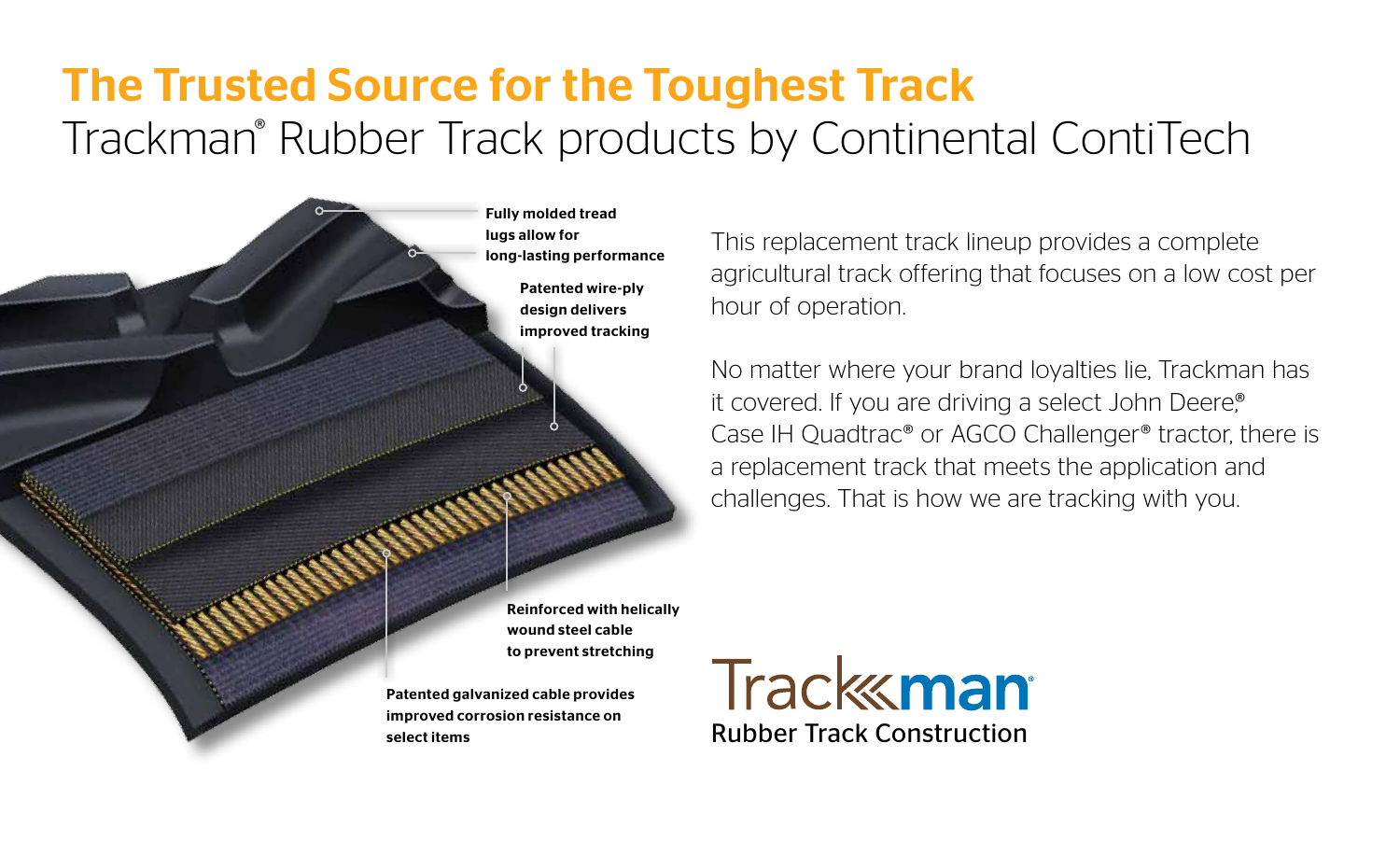### Progress You Can Track

We do not just rely on 60-plus years of heavy-duty track experience to provide the construction quality and technological innovation your equipment demands. We draw upon 140-plus years of history in the rubber compounding industry, as well as knowledge and expertise gathered from the Continental ContiTech portfolio of products.



#### Across the company, we continually share insights to bring you the best products possible

- › The abrasion-resistance and reinforcement structure of our conveyor belts has taught us how to increase the durability of our carcass design.
- › The positive drive technology we developed for our Continental Elite® belt, tested every Sunday in the professional racing circuit, helped us build our positive drive rubber tracks – an industry first.
- › Our experience in air springs led to an innovation in our ARMORLUG® technology, which demonstrated a 23% track service life improvement in positive drive scraper applications.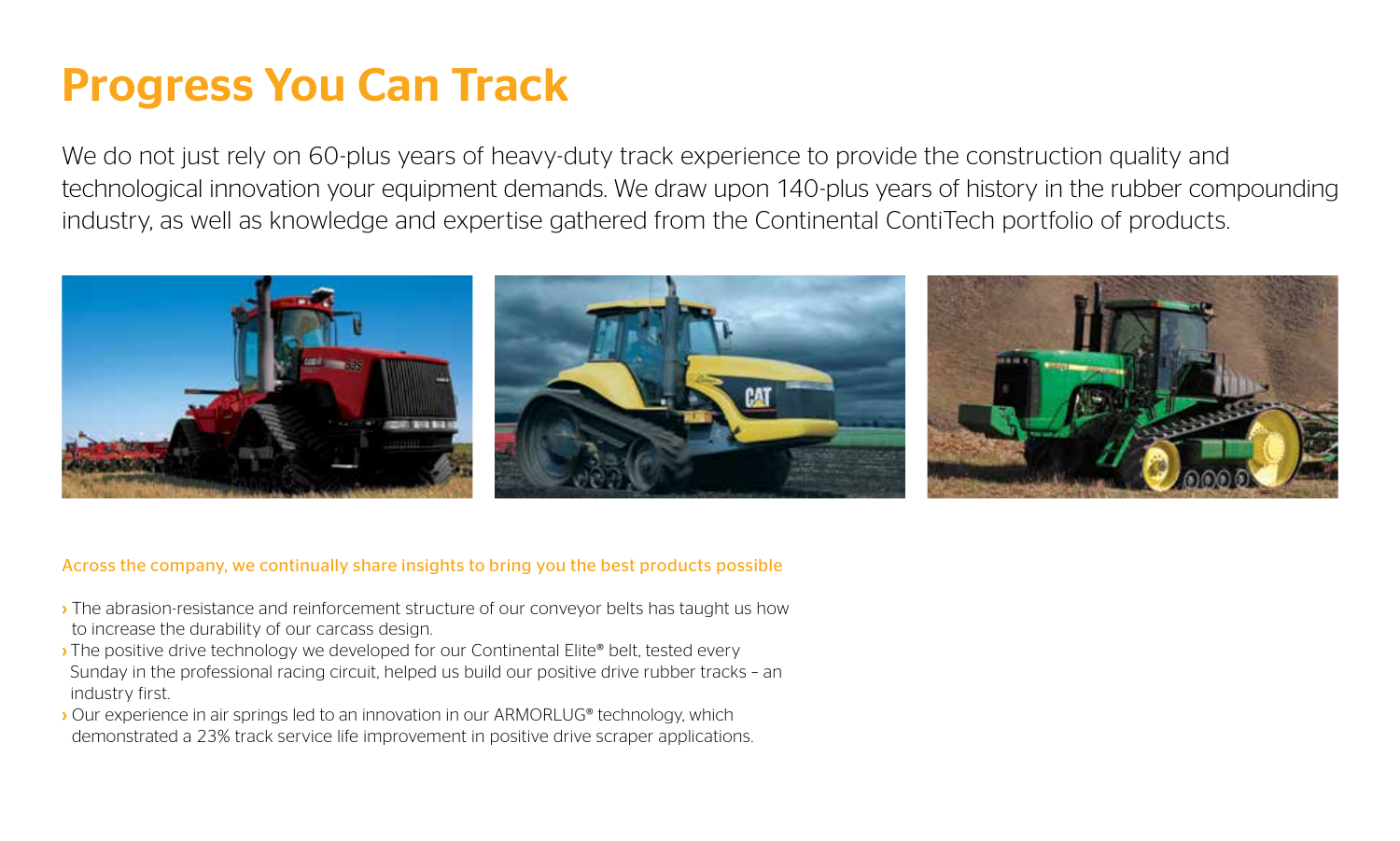## Demanding Applications are Our Specialty

For more than 65 years, we have been the leader in track manufacturing and technology for combat vehicles. Extensive testing on the U.S. Army's proving grounds has led to innovations in high-performance compounds, unsurpassed mobility and longer life in both hot and cold environments. This knowledge is then applied to the development of new Continental ContiTech rubber track applications. If it is good enough for them, it is tough enough for you.

#### Our warranty is on track with your needs

In accordance with the Continental ContiTech Trackman® Rubber Track warranty, the track is covered against material and/or workmanship defects.

For complete warranty information, contact your Rubber Track Dealer or visit our website at www.contitech.us/rubbertrack.